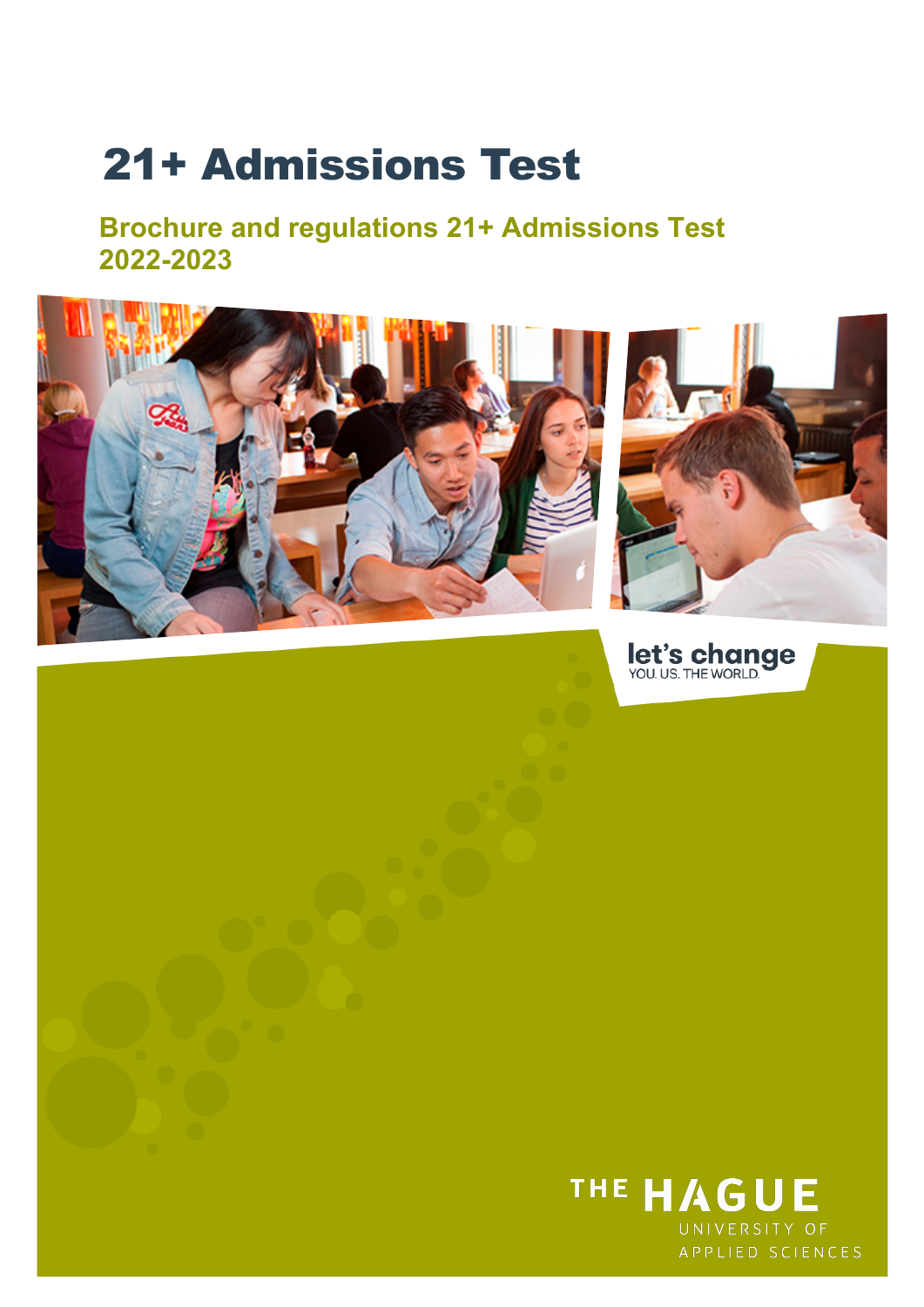### **Content**

| Statutory provisions concerning admission to education at a university of applied sciences2 |  |
|---------------------------------------------------------------------------------------------|--|
|                                                                                             |  |
|                                                                                             |  |
|                                                                                             |  |
|                                                                                             |  |
|                                                                                             |  |
|                                                                                             |  |
|                                                                                             |  |
|                                                                                             |  |
|                                                                                             |  |
|                                                                                             |  |
|                                                                                             |  |
|                                                                                             |  |
|                                                                                             |  |
|                                                                                             |  |
|                                                                                             |  |
|                                                                                             |  |
|                                                                                             |  |
|                                                                                             |  |
|                                                                                             |  |
|                                                                                             |  |
|                                                                                             |  |
|                                                                                             |  |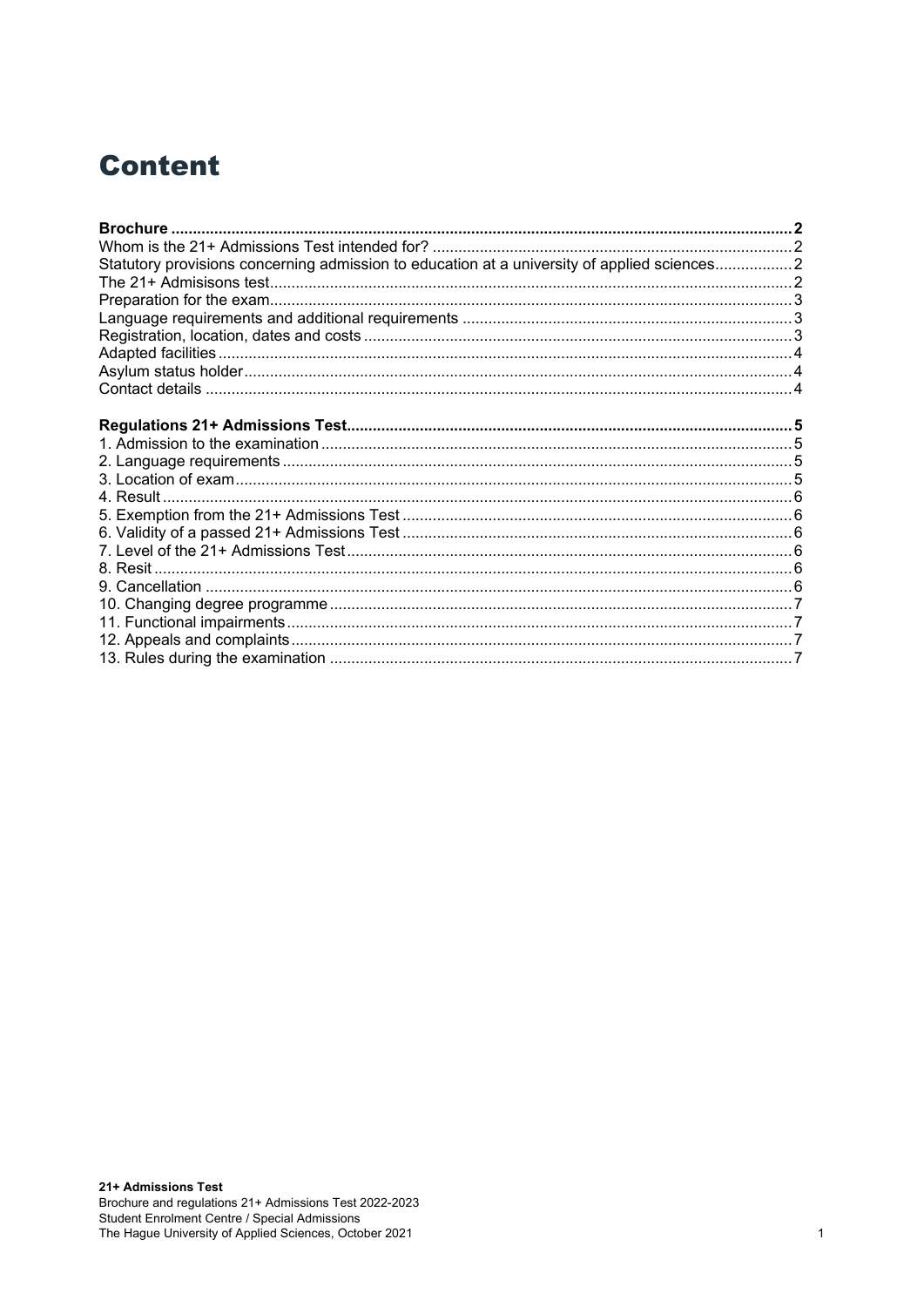### <span id="page-2-0"></span>Brochure

#### <span id="page-2-1"></span>Whom is the 21+ Admissions Test intended for?

Don't have a diploma that grants access to the 3- or 4-year Bachelor's degree programme you want to start? And will you be 21 years or older on 1 September 2022? Then you can sit the 21+ Admissions Test. If you pass this test, you have met the educational entry requirement. Of course the test cannot predict that you will successfully complete the degree programme.

#### <span id="page-2-2"></span>Statutory provisions concerning admission to education at a university of applied sciences

The legal basis for the 21+ Admissions Test can be found in Article 7.29 of the Dutch Higher Education and Research Act (WHW). It states that prospective students aged 21 and over who do not hold the diploma required for admission may be admitted if they achieve a pass in this examination. For some programmes additional requirements apply, or you need to have a job that meets certain standards. Go to [our website](https://www.thehagueuniversity.com/programmes/bachelors/language/en) to check if this applies to your programme.

#### <span id="page-2-3"></span>The 21+ Admisisons test

The 21+ Admissions test of The Hague University of Applied Sciences (THUAS) is a digital aptitude test. The test is a generic aptitude test that measures your intellectual capabilities. We are not going to test your knowledge of secondary school subjects relevant to the programme. We recommend you familiarize yourself with the required reading at senior general secondary education or pre-university education level in the profile subjects of your degree programme. THUAS does not offer any courses for this purpose.

The aptitude test has been specially developed for The Hague University of Applied Sciences by NOA-VU. NOA is a psychological consultancy and research agency that works closely with the department of Social & Organisational Psychology at VU University Amsterdam. An aptitude test is a test that measures your cognitive abilities to determine whether you generally have the level required for a degree programme at a university of applied sciences. The results you achieve in this aptitude test are compared against the results of a control group, which then makes it possible to establish whether you have the desired level of aptitude for a degree programme at a university of applied sciences.

The aptitude test consists of 8 sub-tests: Numeracy Skills, Components, Word Relationships, Figure Series, Proofing, Mirror Images, Word Analogies, and Exclusion. These tests jointly measure your abilities in four sub-areas: logical argumentation and spatial awareness, numerical skills, verbal skills, and speed of perception.

The test consists of multiple-choice questions, each with only one correct answer. For each sub-tests you have a maximum amount of time during which you answer as many questions as possible. In total the test takes around 65 to 75 minutes to finish. This does not include time spent on a break and preparation.

Depending on the degree programme that you intend to study, you may be required to achieve a minimum score for certain sub-tests. If you are going to study an English-taught programme, you will sit the 21+ Admissions Test in English. If you are intend to enroll in a Dutch-taught programme, the test is in Dutch.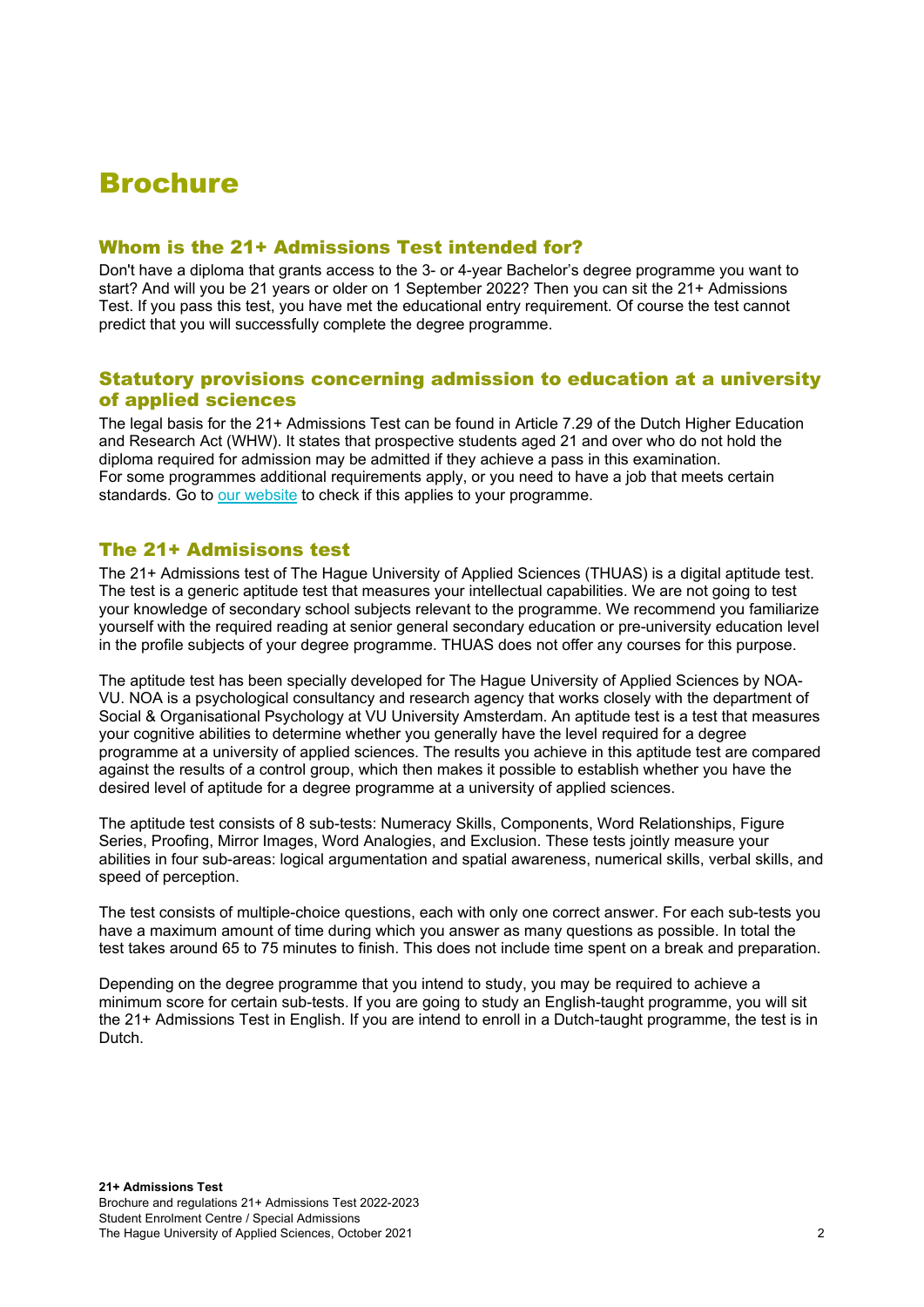#### <span id="page-3-0"></span>Preparation for the exam

It is possible to prepare somewhat for an aptitude test. In [the practice environment](https://www.noa-online.net/open/mct-h-HH) of NOA-VU, you will find sample tasks for the eight sub-tests in the aptitude test, which are taken for the 21+ Admissions Test of The Hague University of Applied Sciences. The example / practice assignments are mainly meant to give an impression of the type of questions that you can expect, but do not necessarily reflect the level of difficulty.

In the NOA app, which is currently only available for android, you can get an idea of the type of questions asked. The app can be downloaded from the Google Play Store, search for 'NOA app'. The app is also available in English, choose from menu 'Languages'.

You can also practise answering the types of questions that are available on the website [www.123test.nl.](http://www.123test.nl/)

It is important that you are well rested and fit when you take the examination. Should you be unfit, please report this by no later than 2 hours prior to the aptitude test by sending an email to [bit@hhs.nl.](mailto:bit@hhs.nl) Then you can move the date of the examination to another examination date on which spaces are available free of charge. If you cancel your attendance for the final examination date before 1 September, you cannot choose to resit at another time and there will be no refund of the exam fee.

#### <span id="page-3-1"></span>Language requirements and additional requirements

In addition to passing the 21+ admission tests, there may be other entry requirements. For some programmes additional requirements apply, or you need to have a job that meets certain standards. Go to [our website](https://www.thehagueuniversity.com/programmes/bachelors/language/en) to check if this applies to your programme.

If you apply for a degree programme taught in English you must pass the 21+ Admission Test *and* demonstrate sufficient proficiency in English. The latter is done by obtaining a TOEFL/IELTS/Cambridge/TOEIC certificate with sufficient (sub)scores. The certificate must be valid on 1 September 2022. The certificate may not be older than 2 years. The minimum (sub)scores required for a 3-year programme is not the same as the minimum score for a 4-year programme. For more information about minimum scores and other requirements, see the the website.

If you apply for a degree programme taught in Dutch and you do not have Dutch nationality you must meet the Dutch language requirement by obtaining the NT2 program II certificate. More information can be found on [the DUO website.](https://duo.nl/particulier)

THUAS also accepts CNaVT certificates 'Educatief startbekwaam' en 'Educatief professioneel'. The CNaVT certificate may not be older than 2 years on 1 September 2022. More information can be found on [the CNaVT website.](https://cnavt.org/en/introduction)

Be sure to upload your language certificate(s) on time! You must meet all entry requirements by 1 September 2022.

**Keep in mind**, students with a residence permit for study at another educational institution (not THUAS): the certificate must be uploaded by 15-06-2022.

#### <span id="page-3-2"></span>Registration, location, dates and costs

First submit your enrolment request for the Bachelor's programme via Studielink. If you leave the section 'previous education' empty you will automatically receive a message about the 21+ Admissions Test that includes a link to the registration form. If you have indicated an incorrect prior education or a qualification you will not obtain, you will not receive the message automatically. After applying, you must inform team Special Admission immediately on  $bit@hhs.nl$  so we can send you this information manually. The exam fee is € 100 which you will need to pay at registration via iDEAL or credit card.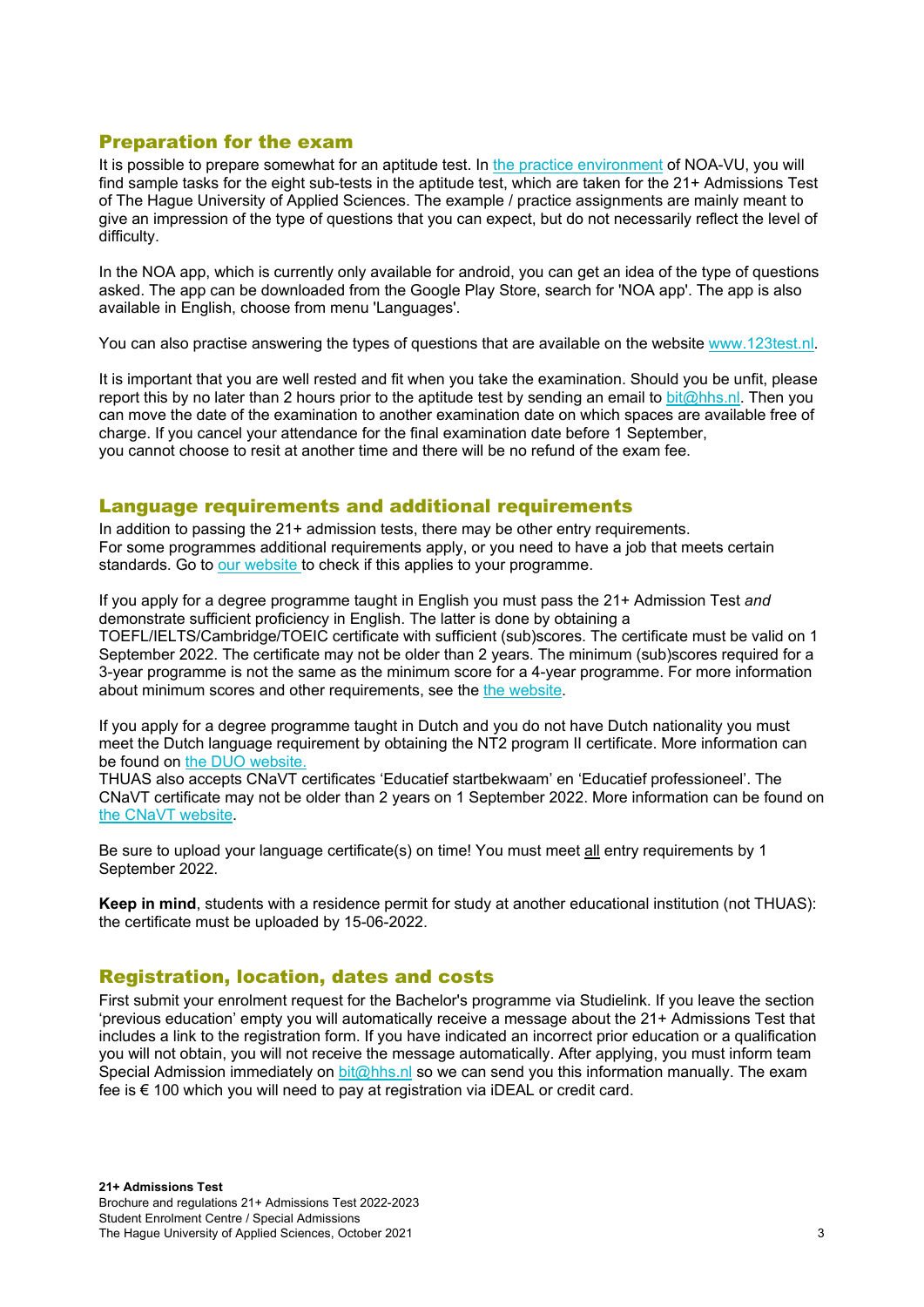The 21+ Admissions Test of The Hague University of Applied Sciences is offered every year between January and August. During this period you may only sit the 21+ Admissions Test once. There is no possibility or right to resit.

For September 2022 enrolments, you can take the test on the following dates:

**26 January 2022 2 March 2022 18 May 2022 13 July 2022 24 August 2022** 

On each test date there are multiple time slots. When registering you will see which slots are still available. The online registration form will close 10 days before the exam, or earlier when all slots are fully booked.

If you have a Dutch residence permit for the purpose of study at a different educational institution (not THUAS), you cannot participate in the exams held in July and August. You need to meet all entry requirements by the deadline (15 June) for THUAS to change the recognised sponsor of your residence permit.

You take the 21+ Admissions Test at the main building of The Hague University of Applied Sciences, 75 Johanna Westerdijkplein in The Hague. If this is not possible for compelling reasons (such as national or regional corona measures in the Netherlands, you take the 21+ Admissions Test at home via proctoring.

### <span id="page-4-0"></span>Adapted facilities

Are you dyslectic? Or do you need adapted facilities such as additional examination time and/or a hardcopy examination (possibly with an increased font size) due to a functional impairment? If so, you will need to send a request stating the desired adaptations as soon as possible to the Special Intake and Admissions team by emailing [bit@hhs.nl.](mailto:bit@hhs.nl) A student counsellor will assess your request. Due to the absence of student counsellors during the summer recess, a request must be sent in no later than 1 July 2022.

Candidates who are granted additional facilities will take the 21+ Admissions Test on **22 July 2022**.

#### <span id="page-4-1"></span>Asylum status holder

Do you hold a valid Dutch residence permit with type III Asylum temporary residence permit (type III; asiel bepaalde tijd) and type IV Asylum permanent residence permit (type IV; asiel onbepaalde tijd)? Then you are allowed 25% additional examination time. This is calculated as follows: The maximum allowed time (excluding break and preparation) for the 8 sub-tests of 21+ Admission test is 68 minutes, spread out disproportionately over the 8 sub-tests. An additional 25% (in total 17 minutes) will be added to the 68 minutes, spread out over the 8 sub-tests. For example, a sub-test with a maximum of 8 minutes will be a maximum of 10 minutes.

A request for extra time must be submitted to the Special Intake and Admissions team by emailing [bit@hhs.nl](mailto:bit@hhs.nl) no later than three weeks before the examination date. We will only look into your request if you have uploaded a valid Dutch residence permit.

#### <span id="page-4-2"></span>Contact details

If you have any questions about the 21+ Admissions test, please contact the Special Admissions team on bit $@h$ hs.nl or by phone +31 (0)70 445 8585. Please mention your student number.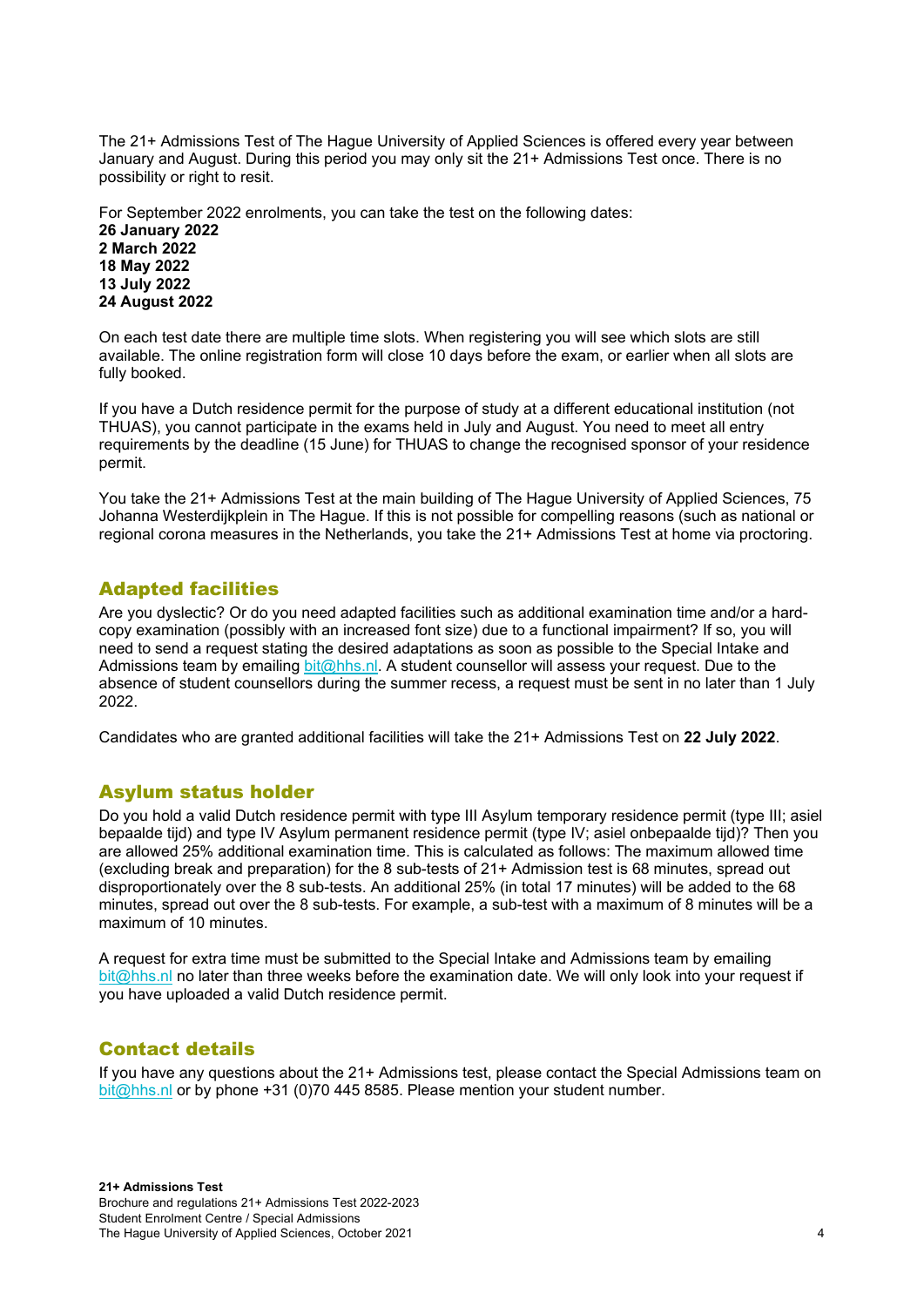## <span id="page-5-0"></span>Regulations 21+ Admissions Test

### <span id="page-5-1"></span>1. Admission to the examination

A candidate may sit the 21 + Admissions Test if he/she:

- Will be 21 or over on 1 September 2022;
- Has applied in Studielink for a bachelor programme;
- Has registered for the 21+ Admissions Test and has paid the exam fee;
- Can present a valid identification document as listed below , namely:
	- $\circ$  a passport or identity card of one of the EU/EEA countries or Switzerland, or <br> $\circ$  a Dutch driving licence, or
		- a Dutch driving licence, or
		- o a Dutch residence permit, or
		- o a Dutch W-document (issued to asylum seekers)
		- $\circ$  a Privileged Person's Identity Card (Geprivilegieerdendocument issued to persons with diplomatic status).

Important: do not forget to take one of the above valid types of proof of identity with you to the examination. We regret that you cannot sit the 21+ Admissions Test without this proof of identity.

#### <span id="page-5-2"></span>2. Language requirements

Candidates applying for a degree programme taught in English must pass the 21+ Admission Test *and* demonstrate sufficient proficiency in English. The latter is done by obtaining a TOEFL/IELTS/Cambridge/TOEIC certificate with sufficient (sub)scores. The certificate must be valid on 1 September 2022. The certificate may not be older than 2 years. The minimum (sub)scores required for a 3-year programme is not the same as the minimum score for a 4-year programme. For more information about minimum scores and other requirements, see the [website.](https://www.thehagueuniversity.com/study-choice/applications-finances-and-moving-here/applying/entry-requirements)

Candidates applying for a degree programme taught in Dutch and who do not have Dutch nationality must meet the Dutch language requirement by obtaining the NT2 program II certificate. More information can be found on [the DUO website.](https://duo.nl/particulier)

THUAS also accepts CNaVT certificates 'Educatief startbekwaam' en 'Educatief professioneel'. The CNaVT certificate may not be older than 2 years on 1 September 2022. More information can be found on [the CNaVT website.](https://cnavt.org/en/introduction)

The English and/or Dutch language certificate(s) must be obtained and uploaded by 1 September 2022.

#### <span id="page-5-3"></span>3. Location of exam

The 21+ Admissions Test is taken in the main building of The Hague University of Applied Sciences, 75 Johanna Westerdijkplein in The Hague.

If it is not possible for compelling reasons (such as national or regional corona measures in the Netherlands) to have the 21+ Admission Test take place at The Hague University of Applied Sciences, the 21+ Admission Test will be offered via proctoring. This means that you take the exam from home, on your own laptop / computer, under digital supervision (also called proctoring). The computer or laptop must be equipped with a microphone and a webcam. The proctoring software only works in the free browser Google Chrome. A system check is performed one week before the 21+ Test. The candidate is responsible for arranging equipment that meets these requirements and for completing the required check on time. Having a stable internet connection is also the responsibility of the candidate.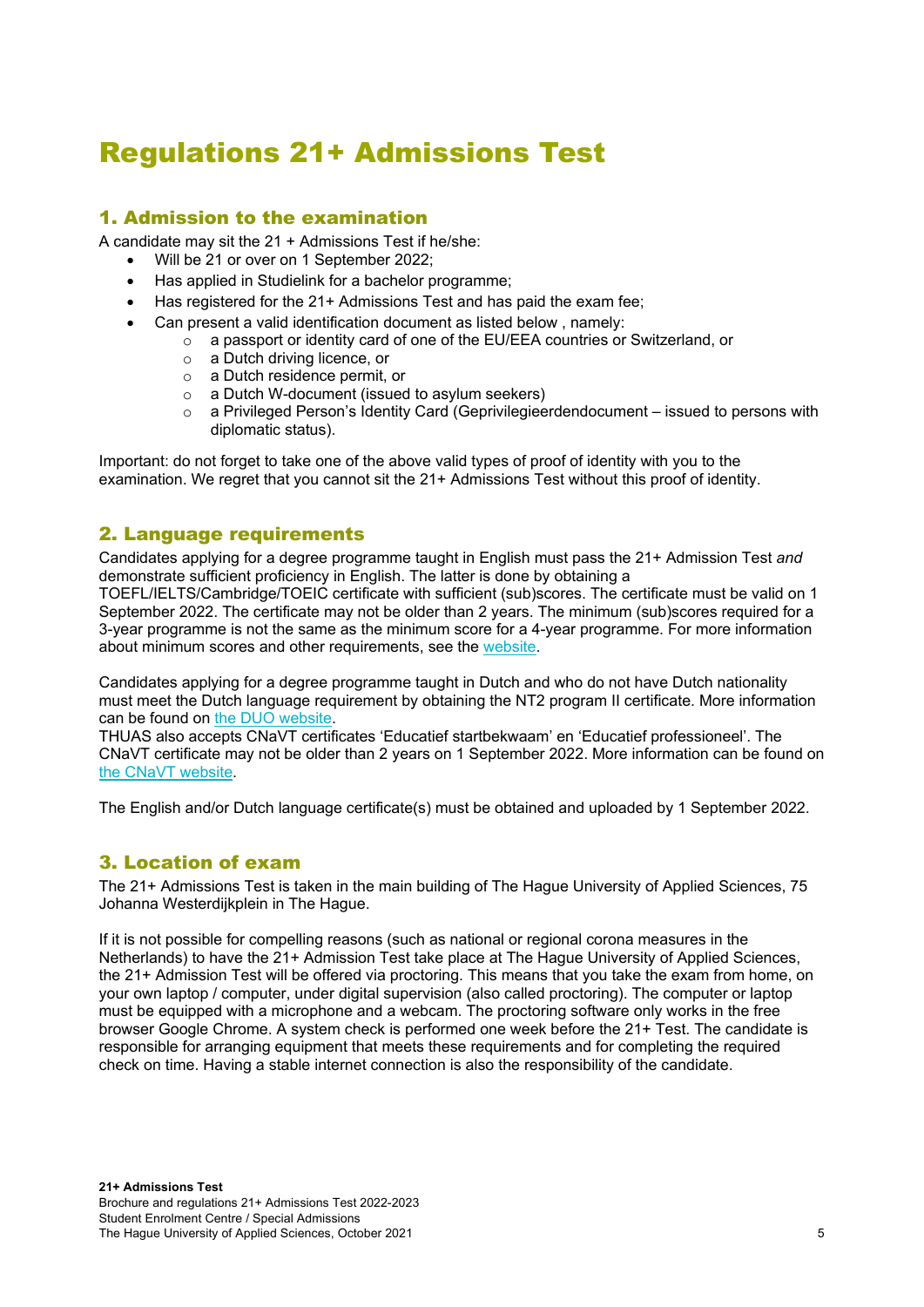### <span id="page-6-0"></span>4. Result

The results will be sent by e-mail by NOA-VU one day after taking the exam. In the report, the performance for each subtest is shown in addition to the minimum requirements for the desired study program at The Hague University of Applied Sciences. The Hague University of Applied Sciences only receives the final assessment of the admission test, not the entire report. On the basis of these results, THUAS sets the candidate's preliminary training 'Colloquium Doctum' to pass or fail.

If the candidate takes the exam at The Hague University of Applied Sciences, the result sent by NOA-V is final. If the candidate takes the exam via proctoring, the candidate will receive a preliminary result from NOA-VU. Proctorexam's findings have yet to be assessed. The final result will be sent by e-mail by THUAS within 2 weeks after the exam. If the findings of Proctorexam give cause to do so, eg if the webcam or screen sharing did not work during the entire exam, or if other rules were not followed, the result cannot be determined.

#### <span id="page-6-1"></span>5. Exemption from the 21+ Admissions Test

The Hague University of Applied Sciences will not accept 21+ Admissions Tests taken at any other institution. A previously obtained result of the 21+ Admissions test at The Hague University of Applied Sciences will also not provide any right to exemption.

#### <span id="page-6-2"></span>6. Validity of a passed 21+ Admissions Test

The 21+Admissions Test is not valid nationally. If the 21+ Admissions Test was successfully passed in 2022, this shall only be valid for admission to bachelor programmes at The Hague University of Applied Sciences and for intake in the 2022-2023 academic year.

#### <span id="page-6-3"></span>7. Level of the 21+ Admissions Test

The 21+ Admissions Test tests generally whether your general intellectual abilities correspond to the required level for the desired Bachelor's degree programme. The aptitude test consists of eight sub-tests, and the results of particular components may be more heavily weighted depending on the chosen degree programme.

#### <span id="page-6-4"></span>8. Resit

The 21+ Admissions Test of The Hague University of Applied Sciences will be held every year between January and August. During this period you may only sit the 21+ Admissions Test once. There is no possibility or right to resit.

#### <span id="page-6-5"></span>9. Cancellation

A candidate who cancels attendance at least 2 hours before the aptitude test, may move the date of the examination to another examination date on which spaces are available free of charge. If the candidate cancels his attendance for the final examination date before 1 September, he cannot choose to resit at another time and there will be no refund of the exam fee. If the candidate has not taken the test without timely cancellation or due to force majeure, the test may be taken on another date, subject to availability, for which the examination fee must be paid again.

If a candidate is unable to or chooses not to sit the 21+ Admissions Test, he may cancel free of charge up to one week before the examination date. He will then receive a full refund of the examination fee.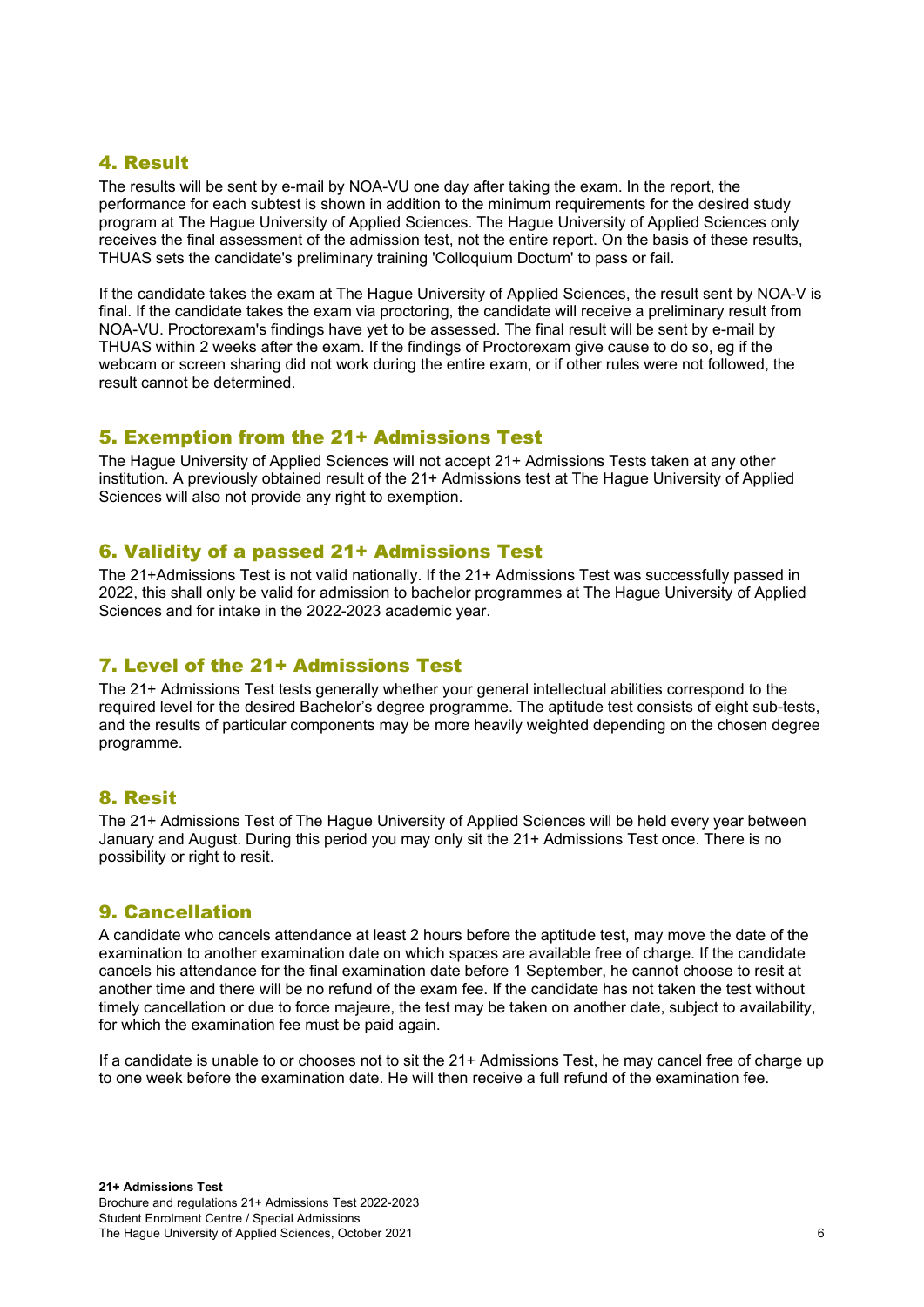#### <span id="page-7-0"></span>10. Changing degree programme

If a candidate wishes to change the degree programme after registering for the 21+ Admissions Test he needs to send an email to [bit@hhs.nl](mailto:bit@hhs.nl) at least 2 weeks before exam day. An enrollment request for the new degree program must also have been submitted in Studielink.

If a candidate wishes to change the degree programme after sitting the aptitude test (but before the degree programme has started), he must send an email to [bit@hhs.nl.](mailto:bit@hhs.nl) It is not possible to sit the examination again. THUAS will need to recalculate the result of the examination. As the weighting of the sub-tests depends on the chosen degree programme, the result may turn out differently. Please note: if you switch to a degree programme taught in a different language, THUAS will recalculate the result of the examination and you have to fulfill the language requirement if applicable. The latter applies to candidates who do not have Dutch nationality, and for candidates with Dutch nationality who switch from a Dutchtaught programme to an English-taught programme.

#### <span id="page-7-1"></span>11. Functional impairments

Candidates with a functional impairment may request adapted facilities. These may take the form of additional examination time and/or increased tasks and/or using a hard-copy examination. A request stating the desired adaptations must be submitted to the Special Intake and Admissions team by emailing [bit@hhs.nl](mailto:bit@hhs.nl) no later than 1 July 2022. This also applies in the case of dyslexia, in which case a copy of the official dyslexia certificate must be included with the request. Requests will be assessed by a student counsellor.

Candidates who are granted additional facilities will take the 21+ Admissions test on **22 July 2022**.

If the exams on 13 July and 24 August are held at THUAS, the exams will be taken on a laptop. The font size cannot be increased on the laptop. If you need to take the test with increased font size, you will need to sit the exam in January, March or May. You can also sit the exam with an increased font size on your digital test on 22 July 2022. To take the exam on this date, a request must be made by emailing [bit@hhs.nl](mailto:bit@hhs.nl) no later than 1 July 2022.

#### <span id="page-7-2"></span>12. Appeals and complaints

If the candidate does not agree with the result of the aptitude test or has a complaint, he can submit a complaint or appeal to the Examination Appeals Board. This appeal must be submitted to the Legal Protection Desk via e-mail: [loketrechtsbescherming@hhs.nl.](mailto:loketrechtsbescherming@hhs.nl)

The term for submitting an appeal is 6 weeks. The appeal must be motivated and a copy of the decision and any other supporting documents must be enclosed. Inspection of the test is not possible.

#### <span id="page-7-3"></span>13. Rules during the examination

**I.** Candidates must be present in the examination room and have taken their designated seats by the scheduled start time. Candidates who arrive after the start time will be denied entry. The Hague University of Applied Sciences shall not accept responsibility for cases of force majeure that prevent candidates from being present on time.

**II.** Candidates are permitted to leave the examination room early on condition that they do so quietly. Candidates are not permitted to return to the examination room once they have left. After leaving the examination room, candidates must immediately move out of earshot of the examination room.

**III.** Candidates are not permitted to visit the toilet during the examination.

**IV.** Mobile phones must be switched off during the examination. Candidates are not permitted to wear (smart) watches during examinations. Watches, smart devices and (switched off) mobile phones must be stowed in a bag.

**V.** No items are permitted on tables except for drinks bottles.

#### **21+ Admissions Test** Brochure and regulations 21+ Admissions Test 2022-2023 Student Enrolment Centre / Special Admissions The Hague University of Applied Sciences, October 2021 7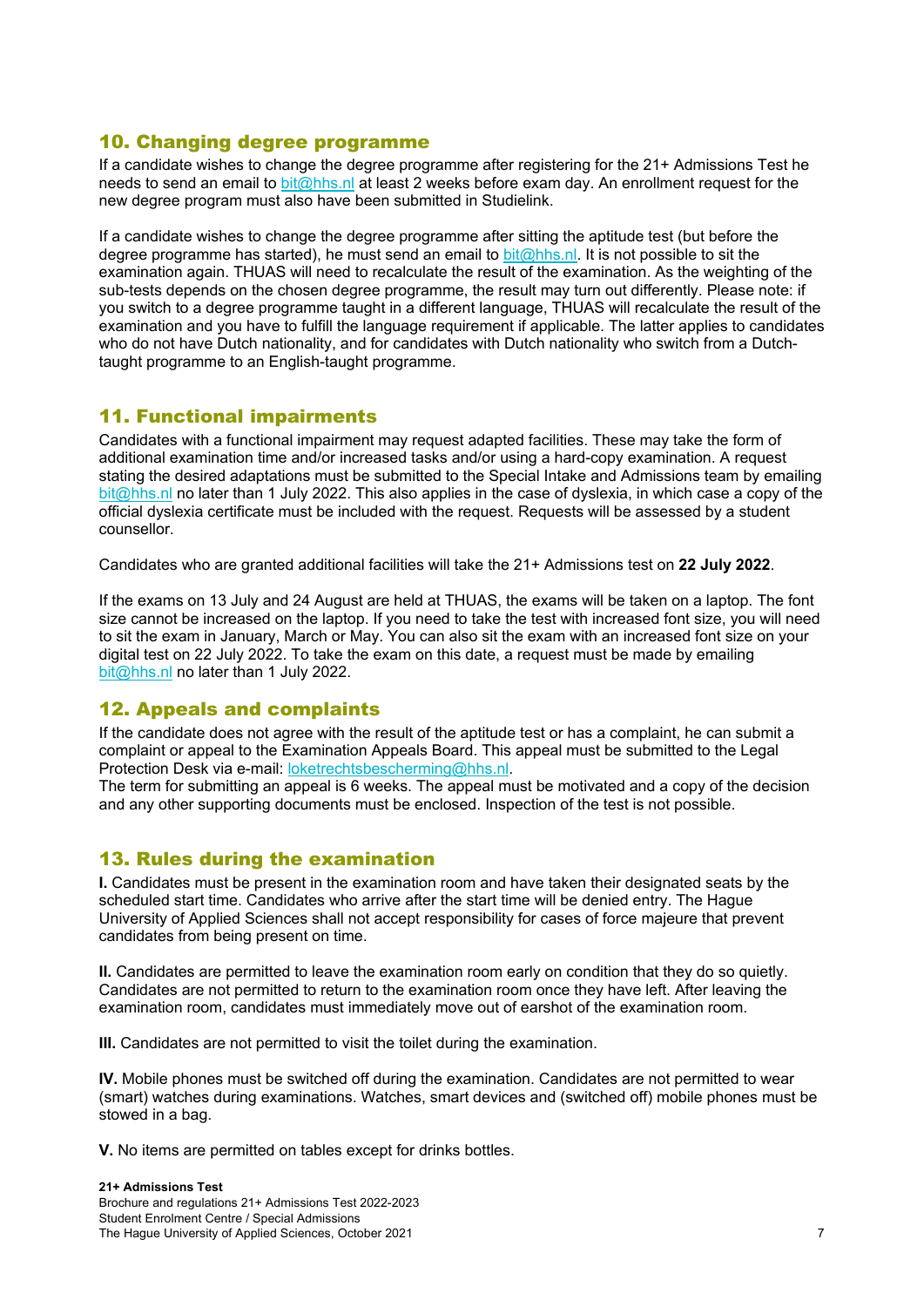**VI.** The candidate may only have the digital test environment open during the exam. He may not make use of things that could be used as aids. This includes, but is not limited to: scratch paper, calculator, (smart) watch and (digital) dictionary. The candidate is also not allowed to wear headphones or earphones.

**VII.** Upon starting the examination, candidates shall place their valid proof of identity (passport, identity card, residence document or Dutch driving licence) on the table in front of them so it is visible to the invigilator, or to clearly show the valid proof of identity if Proctorexam asks for this.

**VIII.** After the examination has started, candidates are not permitted to communicate verbally or nonverbally or exchange paper with one another.

**IX.** Candidates may only start the examination when the invigilator/Proctorexam has given the signal to do so.

**X.** The maximum allowed time for the answering the questions of 21+ Admission test is 68 minutes, spread out over the 8 sub-tests. Time spent on preparation, mandatory practice questions and breaks are not included in this time frame. In total the candidate has a maximum time of 120 minutes to finish the 21+ Admission test.

**XI.** If a candidate is suspected of committing an irregularity or fraud during the examination, the invigilator or staff member will note this on an official report and may submit evidence if necessary. The candidate will be given the opportunity to finish the examination.

'Fraud' is understood to mean any act or omission by the candidate that is intended to partially or entirely hinder or render impossible the formation of an accurate assessment of the candidate's and/or his/her fellow candidate's knowledge, understanding and skills.

An 'irregularity' is understood to mean any actions taken by the candidate constituting a deviation from the examination rules. The invigilator or staff member will submit an official report, which will record as a minimum what the invigilator or staff member has observed in order to suggest that an incidence of fraud/irregularity has occurred. The invigilator or staff member will inform the Admissions Committee of the suspected fraud/irregularity and submit the official report. Within fifteen working days of receiving this notification, the Admissions Committee will establish whether fraud has been committed and will give the candidate an opportunity for their view to be heard.

If further investigation is necessary, the Admissions Committee may decide to extend the fifteen working day-deadline and will notify the candidate of this decision in good time; the written notification of this decision will also include possible sanctions that could be imposed.

If fraud or irregularity is not discovered until after the examination has finished, the Admissions Committee may declare the examination result invalid, or determine that the candidate must sit a new examination. The lecturer and/or invigilator will notify the Admissions Committee of the irregularity/suspected fraud in writing.

Once the candidate has been informed of the report that was drawn up, an interview will be held in which he/she is given an opportunity to state his/her side of the story. The Admissions Committee will arrive at its decision and put it in writing. The candidate will then be informed of this decision.

Depending on the severity of the fraud committed, including repeated fraud, the Admissions Committee may impose any of the following sanctions:

a. Declaration of (part of) the examination in question as invalid

b. Exclusion from sitting the examination in question for a maximum of one year

c. Exclusion from a number of examinations, to be determined by the Examination Board, for a maximum of one year

d. A combination of the measures stated above.

If the candidate does not agree with the decision of the Admission Committee, the candidate can appeal to the Examination Appeals Board. This appeal must be submitted to the Legal Protection Desk via e